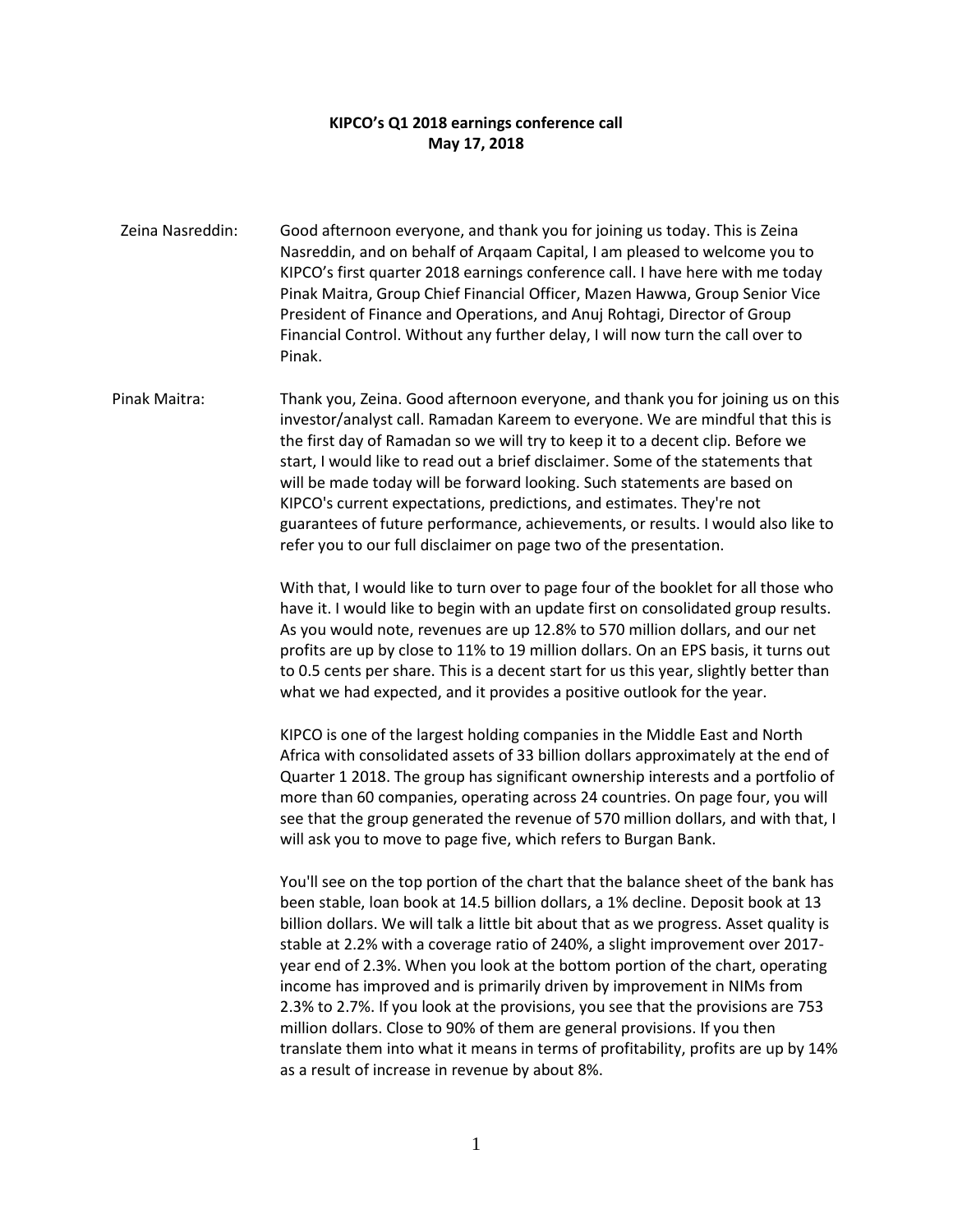In terms of deposits, the drop in the first quarter was a result of bank completing 350 million dollars three-year club deal, and therefore we had no needs for funds, and this deal was done to basically help the liquidity ratios of the bank. And then I will move on to slide six which talks about regional operations. You see the picture that the loan book is stable at 5.3 billion, deposits at 4.8 billion, again a function of a lot of liquidity at the overall group level. Net profits are up to 18 million dollars for the regional operations. Net margins show a steady picture, and I would describe it as improving steady. The AGB has got a healthy net interest margin of 4.6%. Burgan Bank Turkey 3.7% and as a portfolio of operations outside the region, we have a net interest margin of 3.1%.

Cost-income ratio are up relative to quarter 1 2017. More as a result of a one off in Bank of Baghdad, otherwise you will notice in the bottom portion of the chart, that other than Bank of Baghdad, we have got a stable downward costincome trajectory for AGB and Burgan Bank Turkey, which are the bigger two franchises among the regional operations. Return on equity of the regional operations stood at 6.2% at the end of the 1st quarter.

Moving on to Gulf Insurance Group, again, the same theme continues. Our gross written premiums are up to 274 million dollars as compared to 262 million dollars in the first quarter of 2017. The Gulf Insurance Group has been a wonderful story in 2017. Gross premiums crossed 1 billion dollars, a 43% increase over the previous year, and GIG has now broken into the top ten insurance companies in the MENA region. The drivers for the growth has been: one organic growth, this is the result of one of strategic drivers for the KIPCO group that we get involved in sectors that have natural tailwind behind them. For the insurance business it means, that in the region where we do business, which is Morocco to Oman the insurance density and the insurance penetration is one of the lowest in the world.

GIG being market leaders in Kuwait, Bahrain, Jordan and Egypt is able to basically build on its superior market position and operating capability, and has continued to grow organically. Secondly, we have done inorganic acquisition of AIG's Turkey business in May 2017. This book is well seasoned and we have merged this business with our existing operations in Turkey. The third reason for the growth has been that at home in Kuwait where we were awarded the retiree's program management, it is called Afya. The contract basically insures 133 thousand customers through The Ministry of Health. The initial bid was for an annual contract which began in October 2016 and the negotiation is progressing for the next round of the award.

GIG continues to be in a good position given its history and customer satisfaction, that it has achieved with the retirees. The combined ratio as you will notice at the bottom chart of this page shows an improvement to 98 percent. This is expected to go down to the historical average of the mid to low 90s. The return on equity is a healthy 16.4%, a 4% improvement over last year and in line with the group target of 15% return on equity. With that, I will pass it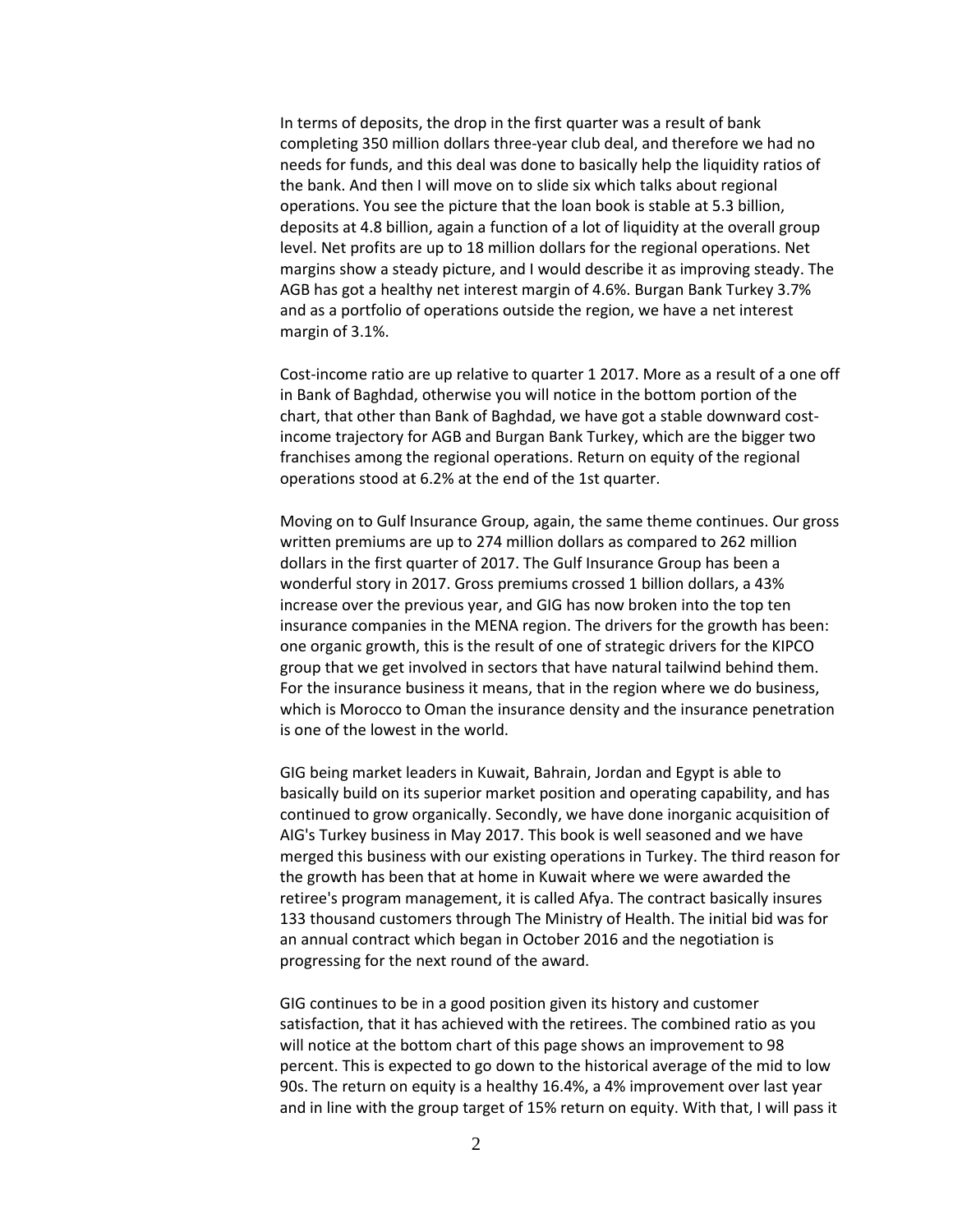on to my colleague, Mr. Mazen Hawwa to talk about United Gulf Holding and United Real Estate Company.

Mazen Hawwa: Thank you Pinak. Firstly, I would like to remind that United Gulf Holding was the result of the restructuring of UGB. It is basically a mirror of the old UGB which was restructured in 2017. During that time UGB was segregated into regulated entity from other investment holdings which remain at the holding level. On a consolidated basis United Gulf Holding performance stayed stable, revenue has grown by 11% supported by growth in fees and returns from the banking holding and returns from its investment in Burgan Bank. The bottom line was stable compared to the previous year and that was a result of increase in interest costs and provisions during quarter one. UGB's restructuring have led their regulated entity's capital structure to be significantly improved and today stands around 23% based on Basel 3.

> Moving on to the next slide on United Real Estate Company, KIPCO's real estate arm. URC has witnessed a slight improvement in their top line revenues supported by the contracting services business, which also supported the slight improvement in their operating profit. On a bottom line basis, the results were slightly lower than last year, resulting from increase in cost of funds.

Overall, on the asset side, the assets remain stable at around 2 billion dollars. I will now hand over to Mr. Pinak to speak about OSN in the next slide.

Pinak Maitra: Thank you Mazen. OSN is our Pay TV business. We continue to have strong confidence about the potential of this business. As you would see on slide 12, it shows how the MENA region is positioned relative to rest of the world. In our MENA region, the slide shows that the total population is about 345 million which is somewhat similar to that of America and that of the European Union. Now, the interesting thing is the last column on this page where the Pay TV penetration is 10% and when you compare that with Latin America which stands at 57%, UK at 54%, India at 82% and the US of course at 86%, it shows that there is a huge opportunity for this business to grow and that has been one of the drivers for KIPCO to be interested in this opportunity.

> OSN is a leading Pay TV operator in the region. One of the things that is unique about OSN is that we are one of the few licensees in the world that are multi country. BSkyB is one, they had to acquire businesses in Germany and Italy to become a three country player. We currently have licenses for 25 countries in the MENA region. We currently are operating in only 7 of them. The subscriber base is around 1.1 million and so that is the state as of today. We have exclusive content which is key for the Pay TV business, from the 7 major Hollywood studios and we offer this over 159 channels. There are 2000 employees working in the business. So that is the broad overview of OSN.

> The business, as we have reported in our financial statements has been facing headwinds of late and the primary driver has been to some extent a supply side pressure coming from increasing competitive demand for the content. But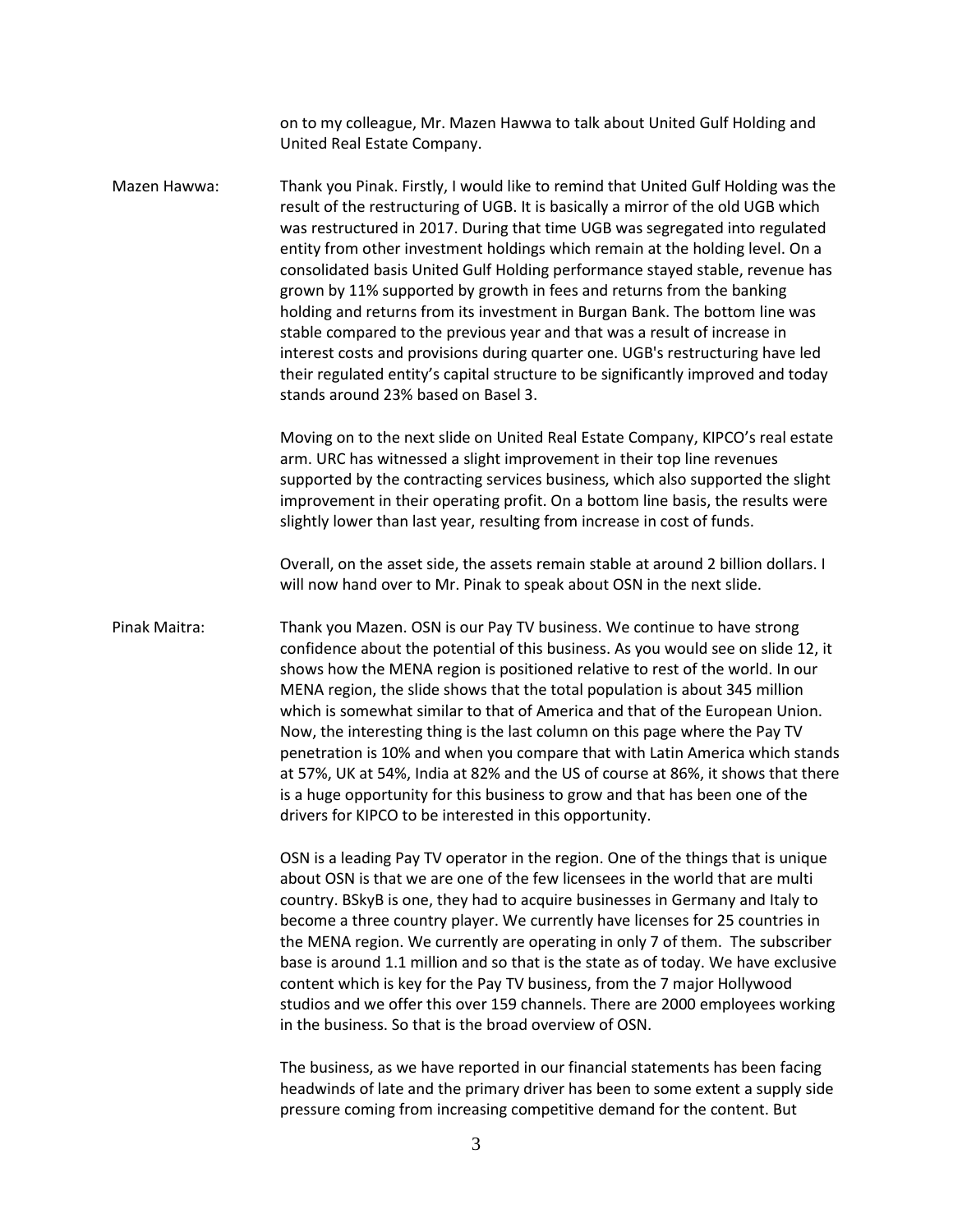despite that we have been able to hold on to most of our rights. The management team is focusing on digitizing the business and bringing about a radical change, including giving more power to the customer, by introducing a new pricing and packaging strategy that has been interesting. We believe that these efforts of allowing the business to get into stronger grounds to execute will continue to bear fruits in the coming years. In terms of financials our share of losses for Q1 2018 was 33 million dollars. This is compared to dollar 39 million dollars loss that we suffered in Q4 2017 and when you compare it with first quarter of 2017, the losses were 13.6 million dollars. Overall we expect the current year performance to be trending similar to last year. With that I will pass it on to Anuj to talk about United Industries.

Anuj Rohtagi: Thank you Pinak. So on page 11 we have other key entities of the group. These are United Industries and Jordan Kuwait Bank. Both of these are steady businesses and provide quite a good diversification to overall portfolio of assets. Now quickly on United Industries Company, this primarily reflects our share of profits from two key assets which are Qurain Petrochemicals as well as SADAFCO. Now if you see our revenues have been around 24 million dollars and most of it gets translated into net profits of around dollar 18 million for the quarter. There has been steady growth in these businesses. If we then look at Jordan Kuwait Bank, the operations have again been steady and there has been a good maintenance of net interest margins at around 3.5%. There was 14 million dollars of net profit for this quarter.

> If we then go to page 12, this page speaks of our liability profile. As you know we have been very proactive in management of our borrowed funds. We have done deals anticipating basically the market situation and as you know the base rate for US dollar borrowings has gone up by roughly 60 basis points since our last EMTN issue. So that is a straight saving for us as our last 10-year bond was fixed at a very attractive 4.5%. Our assets are long term, hence we always target to extend our maturity profile and as we speak today our average maturity of our debt is more than 5 years. Our cash position remains very strong as we cover all our debt obligations till July 2020 which is a very strong position. We had recently done a KD bond issue and recognize the support that we received from Kuwait Dinar investors. With that I will pass on to Mr. Mazen to speak about IFRS 9 update.

Mazen Hawwa: Thank you Anuj. IFRS 9 is now probably the most popular standard for Q1 probably across the world. It is basically the standard that replaces IAS 39 that used to deal with the measurement and categorization of financial assets and liabilities and hedge accounting. It was applicable from 1 January 2018. So KIPCO has elected as part of the implementation of this standard, to re-state the opening balance sheet and opening retained earnings. In particular, in relation to the changes affecting the fair value reserve, changes in credit provisions and non-controlling interests. The total impact of the implementation of the standard was around KD120 million with the main implication resulting from the implementation of the new credit provisioning model called the Expected Credit Loss model which resulted in a KD 118 million adjustments to the opening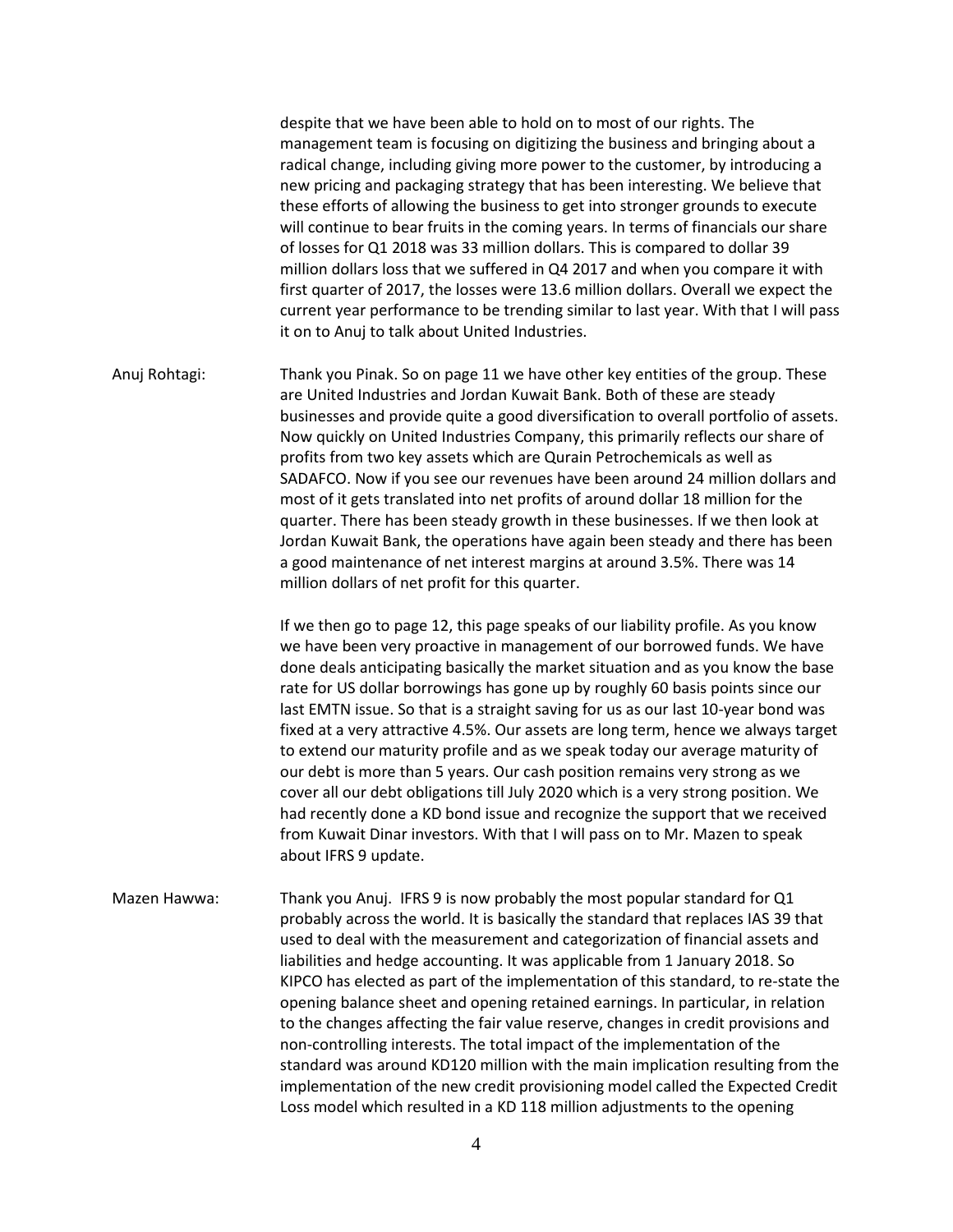|               | retained earnings of KIPCO. This replaced the previous standard which was<br>based on an Incurred Loss model. Much more details are available in KIPCO's<br>financial statements, note 2 on page 9 in particular where we have presented all<br>the implications and reconciliations to the balance sheet items.                                                                                                                                                                                                                                                                                                                                                                                                                                                |
|---------------|-----------------------------------------------------------------------------------------------------------------------------------------------------------------------------------------------------------------------------------------------------------------------------------------------------------------------------------------------------------------------------------------------------------------------------------------------------------------------------------------------------------------------------------------------------------------------------------------------------------------------------------------------------------------------------------------------------------------------------------------------------------------|
|               | The next few slides of the presentation provide useful information in terms of<br>the balance sheet of KIPCO and detailed income statement. We will end the<br>presentation here and will open the floor for Q&A.                                                                                                                                                                                                                                                                                                                                                                                                                                                                                                                                               |
| Operator:     | Our first question from Rakesh Tripathi from Franklin Templeton Investment.<br>Please go ahead                                                                                                                                                                                                                                                                                                                                                                                                                                                                                                                                                                                                                                                                  |
| Rakesh:       | Hi Team, Thank you for the presentation. I have a question around two things,<br>one is how much was the total dividend income that the Parent, at parent level<br>KIPCO received in Q1 and how much was the parent level interest expense for<br>the quarter                                                                                                                                                                                                                                                                                                                                                                                                                                                                                                   |
| Anuj Rohtagi: | For 2018 we expect to receive around 24mn dinars and our interest expenses<br>are around 40mn dinar, so you can take one fourth of that, so 10mn dinar per<br>quarter                                                                                                                                                                                                                                                                                                                                                                                                                                                                                                                                                                                           |
| Rakesh:       | Ok great thanks, would you have like some data on how much of dividend<br>income was received in Q1, any approximate number as of now.                                                                                                                                                                                                                                                                                                                                                                                                                                                                                                                                                                                                                          |
| Anuj Rohtagi: | Most of our dividends comes in the form of dividend that we receive from<br>subsidiaries and associates, so that is the bulk of our income. If you look at,<br>most of the income will be received in Q2 as most of these are listed entities,<br>they report their financials. They come out by end of March or so and so the<br>receipts happen in quarter 2.                                                                                                                                                                                                                                                                                                                                                                                                 |
| Rakesh:       | Ok, ok. Thank you very much. Thank you.                                                                                                                                                                                                                                                                                                                                                                                                                                                                                                                                                                                                                                                                                                                         |
| Anuj Rohtagi: | Welcome.                                                                                                                                                                                                                                                                                                                                                                                                                                                                                                                                                                                                                                                                                                                                                        |
| Operator:     | Thank you our next question from Taher Safieddine from Citigroup. Please go<br>ahead.                                                                                                                                                                                                                                                                                                                                                                                                                                                                                                                                                                                                                                                                           |
| Taher:        | Hi good afternoon gentlemen, this is Tahir from Citigroup in Dubai. My question<br>is mainly on the share of results of media joint venture which I believe is OSN.<br>Clearly this business has been coming under severe pressure over the past<br>quarter. Looking at the extent of the losses in FY17 and then in Q1 2018. Can<br>we just get a better understanding I mean if I remember correctly 2 years ago<br>this was the growth driver of the business with plans may be to take it public<br>and so on and clearly things have turned south in the past 5 to 6 quarters. Can<br>we get the understanding what is happening exactly there? Is it the competition<br>of the Netflix and the others that are pushing this business into higher cost and |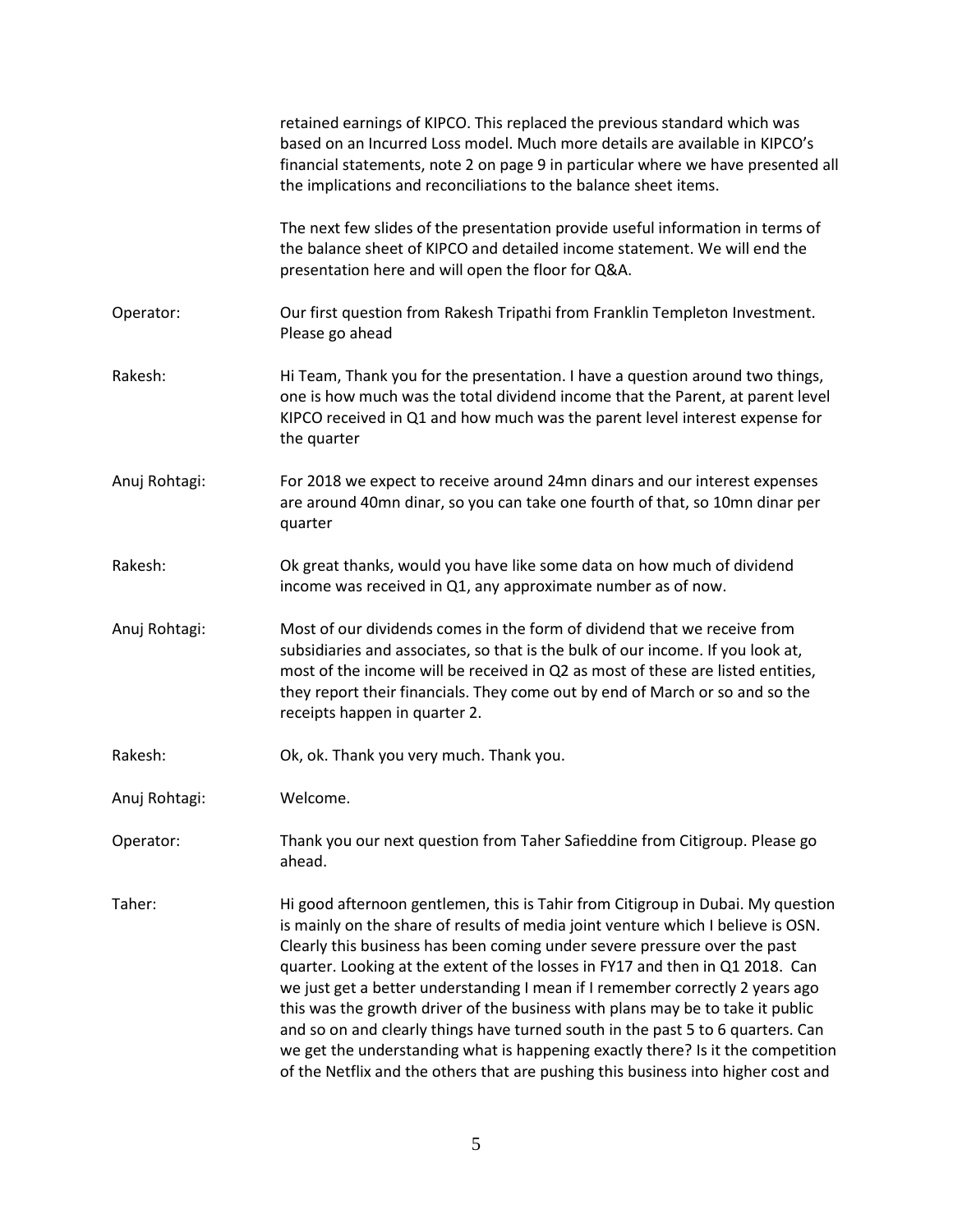severe losses and any guidance in terms of when do you expect improvements within the segment would be helpful? Thank you.

Pinak Maitra: Good afternoon Taher, Thank you for that question. So, the story goes like this. Until the challenge in 2016 3rd quarter the business was as you rightly pointed out growing beautifully quarter on quarter. We had competitive pressures on the supply side from a state business that operates on non- commercial basis and obviously given the MENA market growth opportunity, we choose to compete for the rights that resulted in increase in the cost base of our content cost and that has been the primary reason why the performance is adversely affected. Contracts with the studios are multi year and in the negotiations, we obviously had work out a solution and they preferred to be with OSN because they know OSN and the group from 1996 so it was a tried and tested relationship. Also in order to avoid bunching of more than a few studios to mature in any one year, OSN had the studio contracts maturing over many years. Now to cut a long story short, these competitive pressures resulted OSN in basically talking to studios and that resulted us to pay for 2017 and 2018 for subscribers that we would have actually acquired in 2019 and beyond. So that has been, what I describe as a temporary turbulence but given the value of this whole sector in our region and the fact that we are a dominant player, fact that we have been operating in this business and we understand it quite well, we were able to make choice and take this decision.

> On the OTT front, you would see that Netflix came on to the OSN platform and it suggests that they now understand the challenges of doing business in our region and that it's a market where it takes years and years to basically establish all the things that are necessary to deal with the customer. To sum up in 2017 and 2018 we are more affected because of the actions of the government players who are operating on non-commercial basis when compared to new OTT players such as Netflix or Starzplay.

> The other dimension has been that in the first three quarters of 2017, this region suffered multiple shocks. Those shocks came from: one- fairly weak oil price levels in the early part of the year, followed by the geo-political challenges within GCC that we all saw. In the early part of the year, we also had the challenge of Egyptian Pound devaluation and as the year progressed, in Saudi we had massive exodus of people. Over eight hundred and fifty thousand people have left Saudi over the last 12 months. So, the combination of these things created a weak customer demand scenario. So it was on one hand the cost going up and the second drop in the demand side. Now the good news is that the business actual EBITDA was lower than budget by 1 million only. So this shows that the business had tremendous capacity to absorb both the cost increase and the drop-in demand.

> And then we come into 2018 and see the introduction of VAT in Saudi Arabia and UAE which continues to basically create a drag in the customer's decision to incur, an obligation for a 6 month or a 12-month timeframe. So, those are the difficulties that the business faced. The good news is that Kuwait is now coming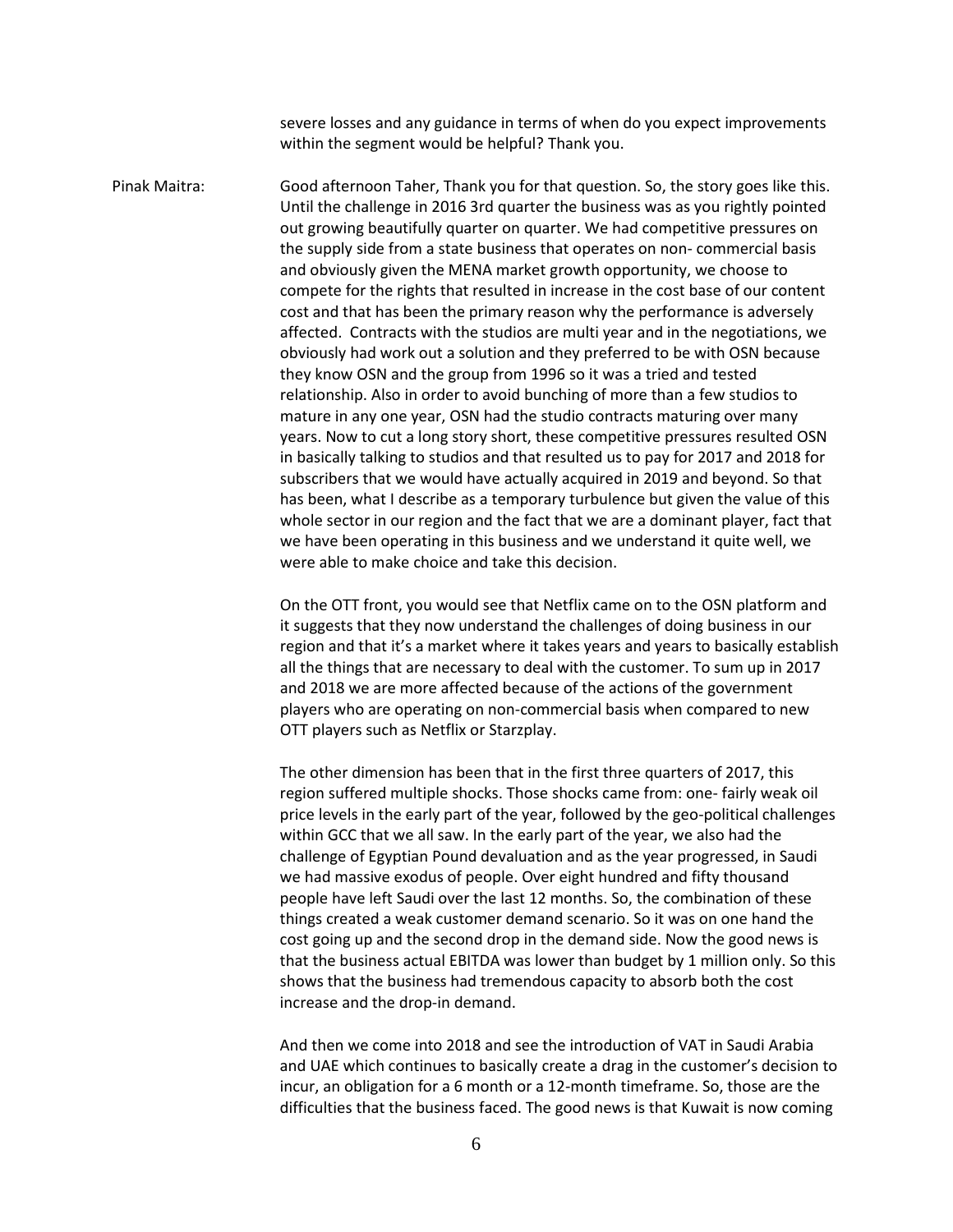|               | back, Egypt is now coming back, emerging market is showing strength and in the<br>last two weeks, we also seeing strength in Saudi Arabia. So, what we are seeing<br>perhaps is that the business has passed the worst phase. It has now reached<br>some stability and we expect in 2019 things will get better, because of three<br>things: one, customer will now be better placed to make decisions in terms of<br>the many offerings and the customer we expect will come to understand that<br>the OSN product is the best product. Point 2 is overall economic sentiment is<br>improving for the better and third one is lots of activity carried on in the<br>company to know the customer better, to serve the customer better, to<br>continue to connect with the customer and digitization of the business which<br>means taking cost out of the business. The combination of these things, makes<br>us hopeful that 2019 will be the turnaround year of the business.                                                                                                                   |
|---------------|----------------------------------------------------------------------------------------------------------------------------------------------------------------------------------------------------------------------------------------------------------------------------------------------------------------------------------------------------------------------------------------------------------------------------------------------------------------------------------------------------------------------------------------------------------------------------------------------------------------------------------------------------------------------------------------------------------------------------------------------------------------------------------------------------------------------------------------------------------------------------------------------------------------------------------------------------------------------------------------------------------------------------------------------------------------------------------------------------|
| Taher:        | Okay, that's very clear. Thank you very much.                                                                                                                                                                                                                                                                                                                                                                                                                                                                                                                                                                                                                                                                                                                                                                                                                                                                                                                                                                                                                                                      |
| Operator:     | Thank you. Ladies and gentlemen, it's a reminder, if you wish to ask a question,<br>please press 01 on your telephone keypad. Thank you for holding.                                                                                                                                                                                                                                                                                                                                                                                                                                                                                                                                                                                                                                                                                                                                                                                                                                                                                                                                               |
| Zeina:        | Ok, thanks again for the presentation. I just have a quick question concerning<br>subscriber growth, so basically after the launching of rebranded OTT I just<br>wanted to get a feel of pickup in the subscriber growth. Has there been a pickup<br>in subscriber growth and what is your target for 2018 or 2019, if any?                                                                                                                                                                                                                                                                                                                                                                                                                                                                                                                                                                                                                                                                                                                                                                        |
| Pinak Maitra: | Thank you very much Zeina for that question. Basically, WAVO is on soft launch,<br>it is expected that in the fourth quarter we will see the full launch of WAVO. It is<br>in test period and there are lots of things that are going to happen on the<br>platform. Whatever is happening on WAVO today is really not indicative of what<br>is the potential of the platform. I want to draw to your attention to the broader<br>picture. Today if you look at the world, you see that the most successful player<br>that everybody knows in the world in the OTT space is Netflix and that people<br>equate it to entertainment which is quite interesting. We all know the success<br>story of Netflix and its market cap of 140 billion or so. Today Netflix has roughly<br>125 million subscribers, that's one data point I want to bring to your attention.<br>The other data point I want to bring to your attention is that subscribers paying<br>any money on OTT offerings in our region are less than half a million on a total<br>potential subscriber's base in excess of 300 million. |
|               | So, this region offers a great opportunity and we have to get the technology and<br>the customer experience and the content position of WAVO right, so we are<br>taking our time. Everybody would like to get it done yesterday, but<br>management team is working very hard and so those are the things that are<br>happening. Clearly the Ramadan that is in progress, the World Cup that is<br>coming are periods where typically we don't want to launch something that is<br>very good and that's very exciting to our customer base in the region. We are<br>expecting net growth significantly higher than last year. At the beginning of the<br>year we were about 1 million total subscribers on OSN and we expect to be<br>around 1.1 million subscribers and let's see where WAVO ends up. There are not<br>enough data points to really guide you on the digital platform but we clearly see                                                                                                                                                                                           |